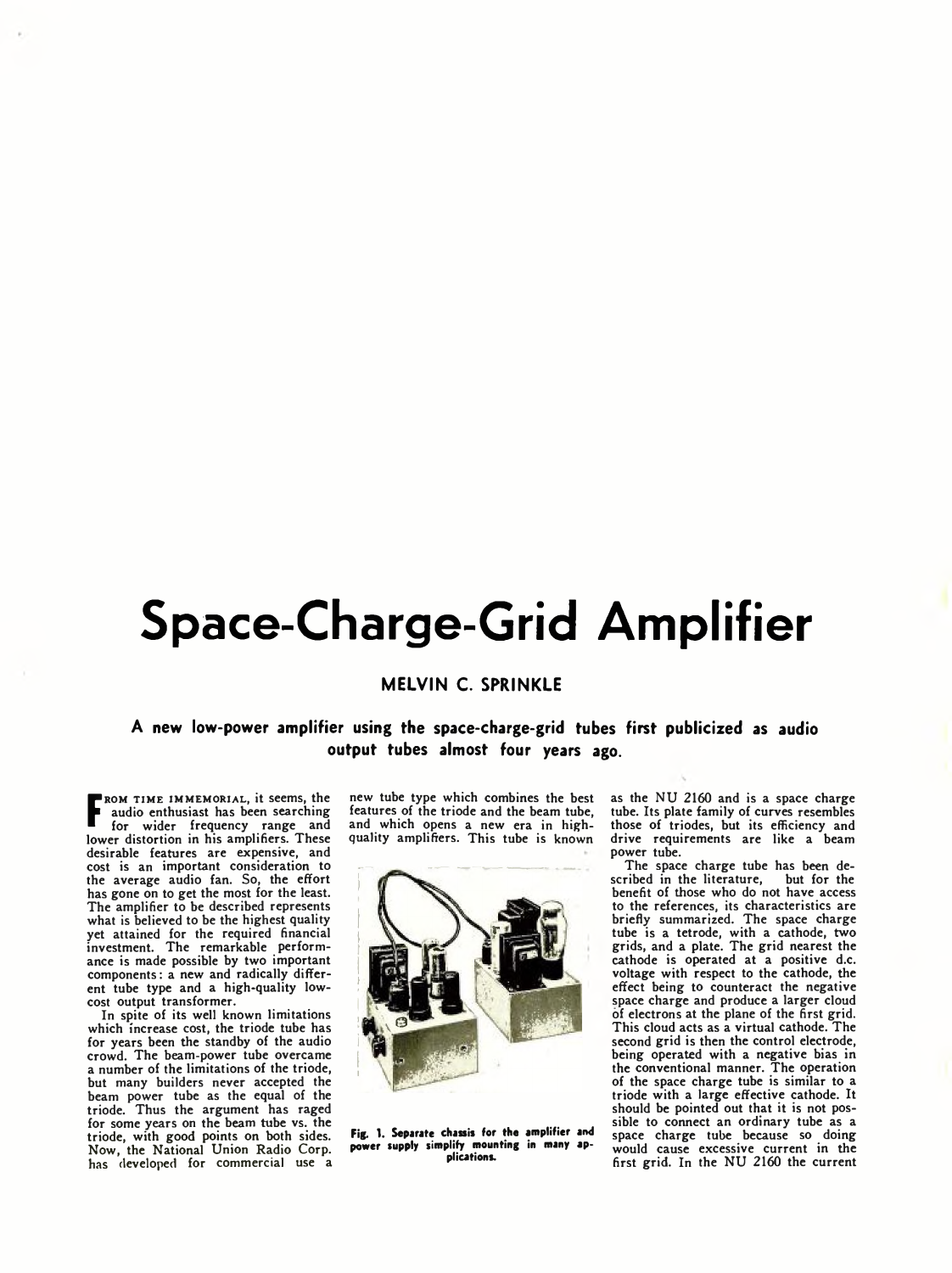in the first grid has been lowered by mounting a pair of side rods between the space charge grid and the cathode, and connecting these rods to the control grid. The side rods thus shield the space charge (No. 1) grid from the cathode except in the vicinity of the lateral wires of the grid. They also have an effect in reducing harmonic distortion.

The positive voltage on the space-charge grid is supplied from the plate supply through a 10,000-ohm resistor. The space charge grid is *not* bypassed, and the omission of the bypass capacitor produces three beneficial effects: the power output is increased slightly for a given average cathode current, the output is less affected by changes in external load impedance, and the odd harmonic distortion is reduced. It has been mentioned that the plate current family resembles triode curves. To this must be added the fact that the plate resistance is low- $2,500$  ohms-the  $\mu$  of 16 is medium, and the transconductance is 6.500 micromhos. The uniformity and regularity of the plate family indicate that these parameters are fairly constant and therefore the distortion is low. The tube is operated with a bias of about 18 volts on the control (No. 2) grid so that operation out of a resistance-coupled stage or phase inverter is very practical.

Through the courtesy of National Union, the writer was provided with a pair of NU 2160's for experimental use. At the present time. National Union is marketing this tube through radio parts distributors under the new designation 6BL5GT/2160 at a price of \$18 00. Because of this high price, most of the discussion of this tube for audio amplifier applications is purely ac-ademic, since better amplifiers could he built at much lower cost.

#### **Design of Amplifier**

Examination of the data sheets provided with the tubes, showed that the tube was ideal for a low-cost amplifier, the power output as calculated being of the order of 6 watts for two tubes in push-pull. The Peerless S-508-A output transformer, originally designed for type 6V6 tubes, has ratings as to plate current and primary impedance which suit it to the 2160. Its design, based on the 6V6 plate resistance, means that it will perform even better at low frequencies with the low-plate-resistance space-charge tube. Its physical size is small, and its price—scarcely higher than a large replacement type transformer puts it within the reach of the most modest budget. This transformer has low insertion loss, wide frequency response, and ability to deliver power at frequency extremes. The performance data on the complete amplifier to be given later attests to this.

The amplifier itself is simple and with the possible exception of the spacecharge stage is conventional. As will be seen from *Fig. 2* it consists of a pentode amplifier stage using a type 6SJ7, direct coupled to a 6J5 split-load phase inverter which drives the output



Fig. 2. Schematic of the space-charge-grid amplifier chassis.

tubes. The circuitry of the pentode stage is conventional, the only precaution being to use an adequate bypass capacitor on the screen. The split-load phase inverter is also well known and conven-tional. The writer has found it to be about as good a circuit as is available, having none of the drawbacks some-times ascribed to it. One of the big advantages is that it lends itself so well to direct coupling from a preceding stage. Use of direct coupling extends the frequency response of the stage to d.c. and eliminates coupling networks which can cause phase shift and low-frequency attenuation. There are only two coupling capacitors in the amplifier, from the phase inverter plate and cathode to the power amplifier grids. The low-frequency response in the entire amplifier is very good, much better than the transformer curves alone might lead one to believe. It should also be pointed out that the direct coupling system used here is almost automatic in its action to provide optimum operation for both stages once the plate voltage of the preceding stage is brought close to the positive voltage on the phase inverter cathode. There is plenty of good clean signal from the phase inverter to work directly into the space charge control grids and give full power output.

#### **Output Stage**

The space-charge-tube circuit differs from the usual push-pull beam-power circuit in one respect. Two 10,000-ohm 10-watt resistors are used to provide the space charge grid voltage. It is necessary to use a separate resistor for each tube. As has been pointed out previously, these space-charge grids are *not* bypassed. The cathodes are tied together and go to ground through a 150 ohm resistor, which is heavily bypassed. The tubes are operated more Class AB, than recommended by the manufacturer, as tests with intermodulation equipment showed that reducing the bias increased the distortion slightly at the higher output levels.

Inverse feedback around the amplifier is sufficient to reduce hum, noise, and distortion almost to the vanishing point at the usual levels. The source imped-ance is lowered to 2.5 ohms on the 16 ohm tap. Connections are available on the output transformer to match loads of from 4 to 16 ohms. Values for the feedback resistor for various load impedances are given in *Fig.. 2.*

#### **Con struct ion**

The amplifier is constructed on an aluminum chassis  $5 \times 7 \times 3$  in. There is plenty of room for all parts, most of which are mounted on two terminal boards. One board is used for the pentode and phase-inverter components,' while the other holds the coupling capacitors and resistors for .the space charge tubes. A ground bus is used with connection to the chassis at the input so as to avoid chassis currents and hum. The controls are simple—a volume control, a pilot lamp and an a.c. line switch.

The power supply, *Fig.* 3, is simple and conventional. The power trans-



Fig. 3. Schematic of the power-supply chassis.